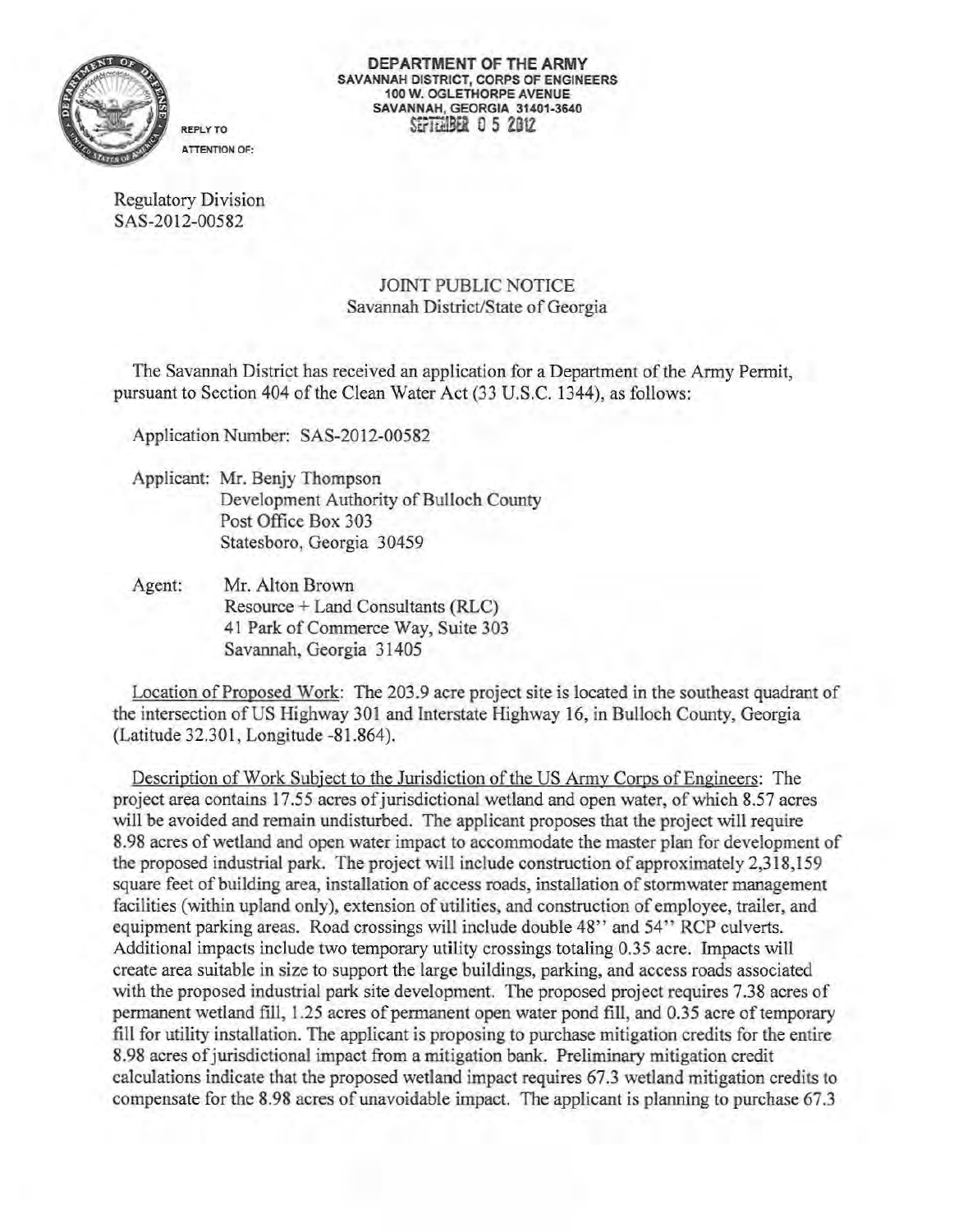wetland mitigation credits from Margin Bay Wetland Mitigation Bank, Wilhelmina-Morgan Mitigation Bank and/or Black Creek Mitigation Bank whose primary service area is the Ogeechee River Watershed.

#### BACKGROUND

This Joint Public Notice announces a request for authorizations from both the US Army Corps of Engineers and the State of Georgia. The applicant's proposed work may also require local governmental approval.

### STATE OF GEORGIA

Water Quality Certification: The Georgia Department of Natural Resources, Environmental Protection Division, intends to certify this project at the end of 30 days in accordance with the provisions of Section 401 of the Clean Water Act, which is required for a Federal Permit to conduct activity in, on, or adjacent to the waters of the State of Georgia. Copies of the application and supporting documents relative to a specific application will be available for review and copying at the office of the Georgia Department of Natural Resources, Environmental Protection Division, Water Protection Branch, 4220 International Parkway, Suite 101, Atlanta, Georgia 30354, during regular office hours. A copier machine is available for public use at a charge of 25 cents per page. Any person who desires to comment, object, or request a public hearing relative to State Water Quality Certification must do so within 30 days of the State's receipt of application in writing and state the reasons or basis of objections or request for a hearing. The application can be reviewed in the Savannah District, US Army Corps of Engineers, Regulatory Division, 1104 N. Westover Blvd, Suite 9 Albany, Georgia 31707.

State-owned Property and Resources: The applicant may also require assent from the State of Georgia, which may be in the form of a license, easement, lease, permit or other appropriate instrument.

## US ARMY CORPS OF ENGINEERS

The Savannah District must consider the purpose and the impacts of the applicant's proposed work, prior to a decision on issuance of a Department of the Army Permit.

Cultural Resources Assessment: Review of the latest published version of the National Register of Historic Places indicates that no registered properties or properties listed as eligible for inclusion are located at the site or in the area affected by the proposed work. Presently unknown archaeological, scientific, prehistorical or historical data may be located at the site and could be affected by the proposed work.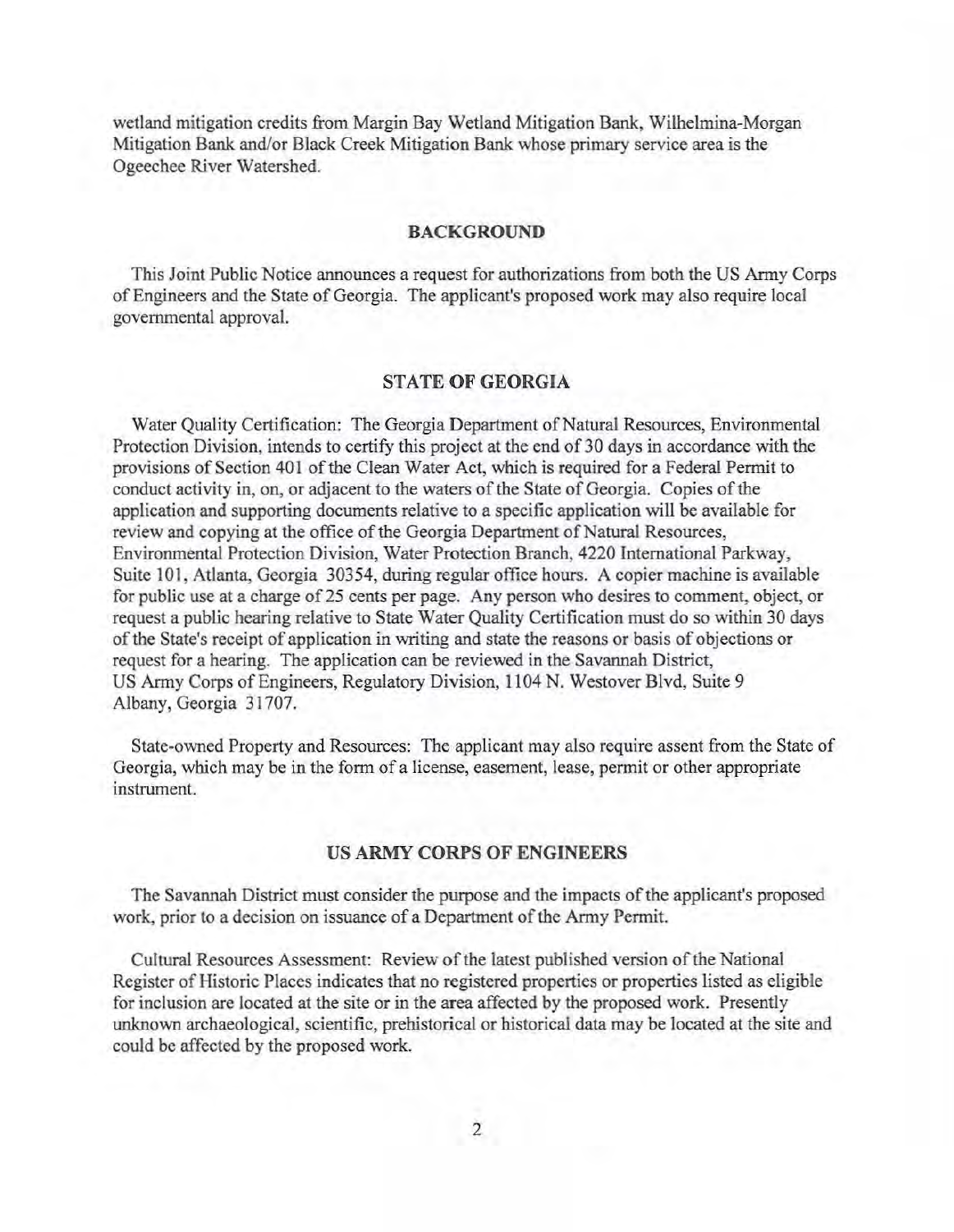In April 2012, Brockington and Associates, Inc. performed an intensive cultural resource survey at the proposed project site in Bulloch County, Georgia, on behalf of the Development Authority of Bulloch County. The goal of the survey was to locate, identify, delineate, and evaluate all cultural resources within the property, including prehistoric and historic archaeological sites, as well as historic structures. The cultural resource assessment survey included a pedestrian inspection of the entire parcel combined with systematic shovel testing at 30-meter intervals where possible.

As a result of the Phase I cultural resource survey, one previously undocumented site and one isolated archaeological find were encountered. However, it is the opinion of the investigator that these recourses are ineligible for the National Register of Historic Places. Therefore there will be no effect on previously recorded archaeological sites or historic structures.

Endangered Species: Pursuant to Section 7(c) of the Endangered Species Act of 1973, as amended (16 U.S.C. 1531 et seq.), we request information from the US Department of the Interior, Fish and Wildlife Service, the US Department of Commerce, the National Oceanic and Atmospheric Administration, and the National Marine Fisheries Service; or, any other interested party, on whether any species listed or proposed for listing may be present in the area.

Based on the applicant's submittal, a preliminary assessment was conducted to determine the potential occurrence of animal and plants species (or their preferred habitats) currently listed as threatened or endangered by state and federal regulations [Federal Endangered Species Act of 1973 (16 USC 1531-1543)]. The U.S. Fish and Wildlife Service (USFWS) lists the following plant and animal species as endangered or threatened in Bulloch County, Georgia:

#### **PLANTS**

Georgia plume *(Elliottia racemosa)* Parrot pitcher-plant *(Sarracenia psittacina)* Sweet pitcher-plant *(Sarracenia rubra)* 

#### **BIRDS**

Bald eagle *(Haliaeetus leucocephalus)* Red-cockaded woodpecker *(Picoides borealis)* Wood stork *(Mycteria americana)* 

### **REPTILES**

Eastern indigo snake *(Drymarchon corias couperi)* Gopher tortoise *(Gopherus polyphemus)* 

The applicant's agent (RLC) conducted a threatened and endangered species survey to determine the potential occurrence of animal and plants species (or their preferred habitats) currently listed as threatened or endangered by state and federal regulations [Federal Endangered Species Act of 1973 (16 USC 1531-1543)]. According to RLC, "neither the listed species nor habitat typically associated with these species was observed during the survey. Due to the condition and location of the project area (majority of the subject site is open agriculture fteld)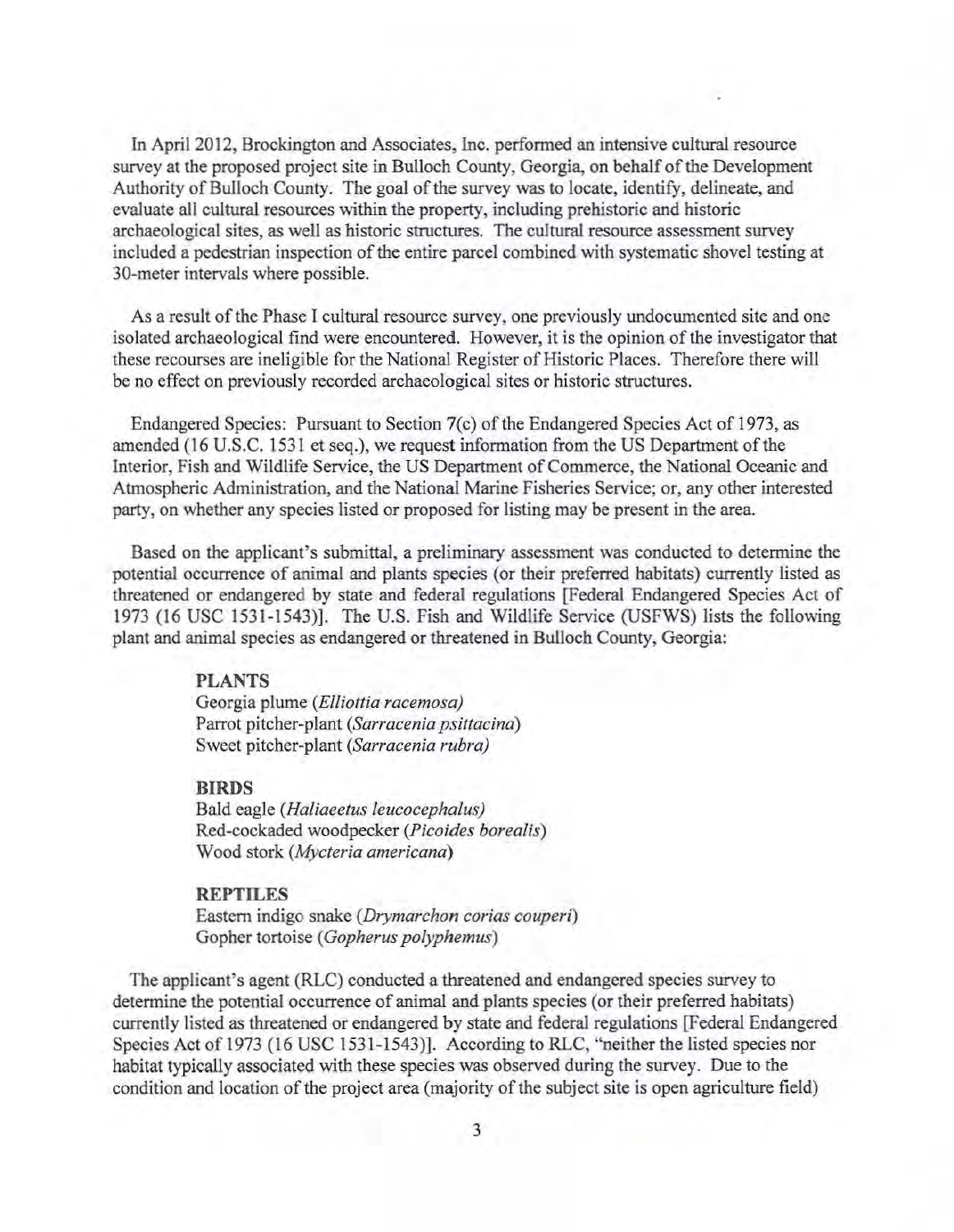and absence of habitat and listed species, the proposed project is not likely to adversely impact any threatened or endangered species."

Public Interest Review: The decision whether to issue a permit will be based on an evaluation of the probable impact including cumulative impacts of the proposed activity on the public interest. That decision will reflect the national concern for both protection and utilization of important resources. The benefit, which reasonably may be expected to accrue from the proposal, must be balanced against its reasonably foreseeable detriments. All factors, which may be relevant to the proposal will be considered including the cumulative effects thereof; among those are conservation, economics, aesthetics, general environmental concerns, wetlands, historic properties, fish and wildlife values, flood hazards, flood plain values, land use, navigation, shoreline erosion and accretion, recreation, water supply and conservation, water quality, energy needs, safety, food and fiber production, mineral needs, considerations of property ownership and in general, the needs and welfare of the people.

Consideration of Public Comments: The US Army Corps of Engineers is soliciting comments from the public; Federal, State, and local agencies and officials; Native American Tribes; and other interested parties in order to consider and evaluate the impacts of this proposed activity. Any comments received will be considered by the US Army Corps of Engineers to determine whether to issue, modify, condition or deny a permit for this proposal. To make this decision, comments are used to assess impacts on endangered species, historic properties, water quality, general environmental effects, and the other public interest factors listed above. Comments are used in the preparation of an Environmental Assessment and/or an Environmental Impact Statement pursuant to the National Environmental Policy Act. Comments are also used to determine the need for a public hearing and to determine the overall public interest of the proposed activity.

Application of Section 404(b)(l) Guidelines: The proposed activity involves the discharge of dredged or fill material into the waters of the United States. The Savannah District's evaluation of the impact of the activity on the public interest will include application of the guidelines promulgated by the Administrator, Environmental Protection Agency, under the authority of Section 404(b) of the Clean Water Act.

Public Hearing: Any person may request, in writing, within the comment period specified in this notice, that a public hearing be held to consider this application for a Department of the Army Permit. Requests for public hearings shall state, with particularity, the reasons for requesting a public hearing. The decision whether to hold a public hearing is at the discretion of the District Engineer, or his designated appointee, based on the need for additional substantial information necessary in evaluating the proposed project.

Comment Period: Anyone wishing to comment on this application for a Department of the Army Permit should submit comments in writing to the Commander, US Army Corps of Engineers, Savannah District, Attention: Alan J. Miller, 1104 N. Westover Blvd, Suite 9 Albany, Georgia 31707, no later than 30 days from the date of this notice. Please refer to the applicant's name and the application number in your comments.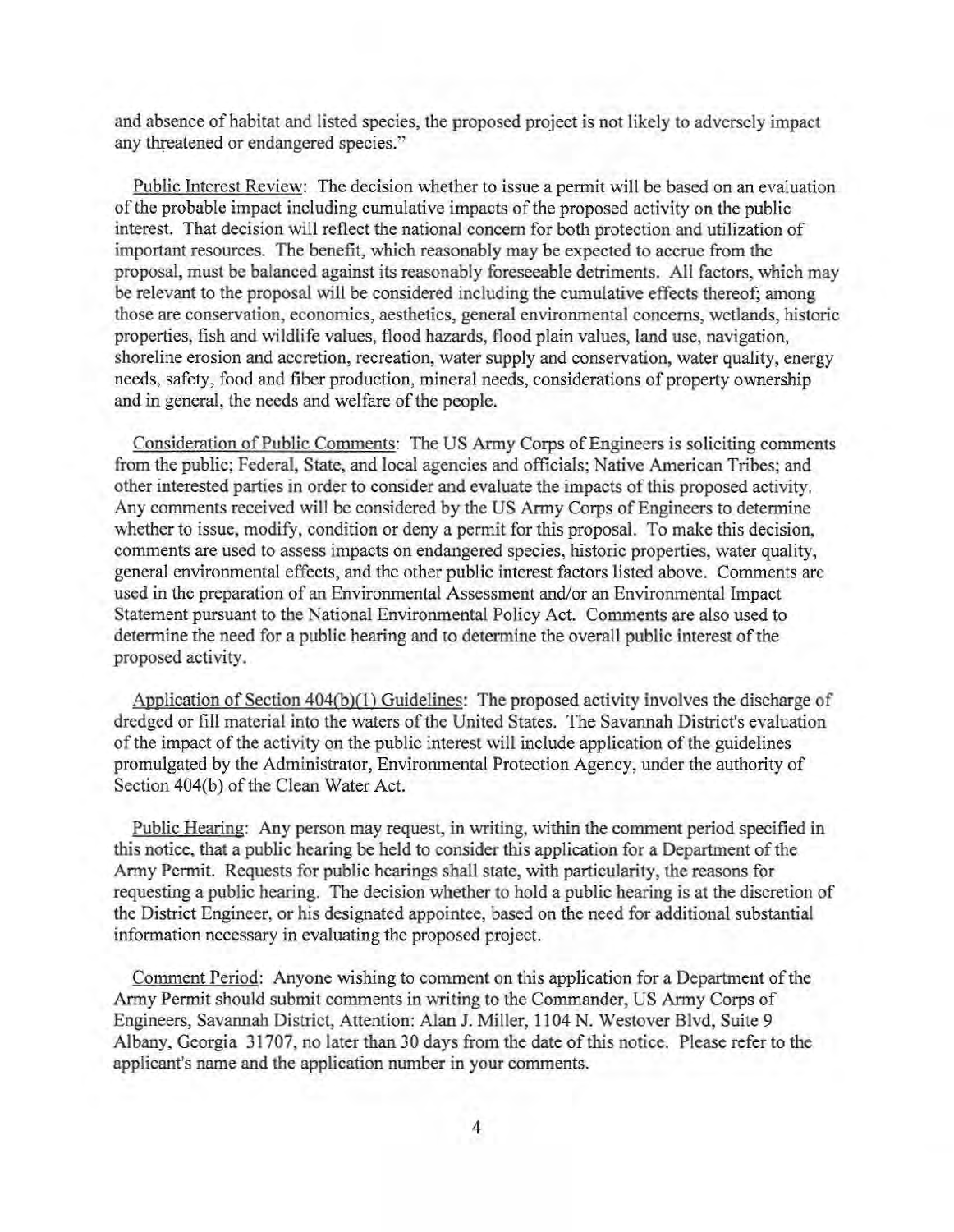If you have any further questions concerning this matter, please contact Alan J. Miller, Project Manager, Coastal Branch, Albany Field Office at 229-430-8566.

**Enclosures** 

- 1. Site Location Map
- 2 Wetland Impact Map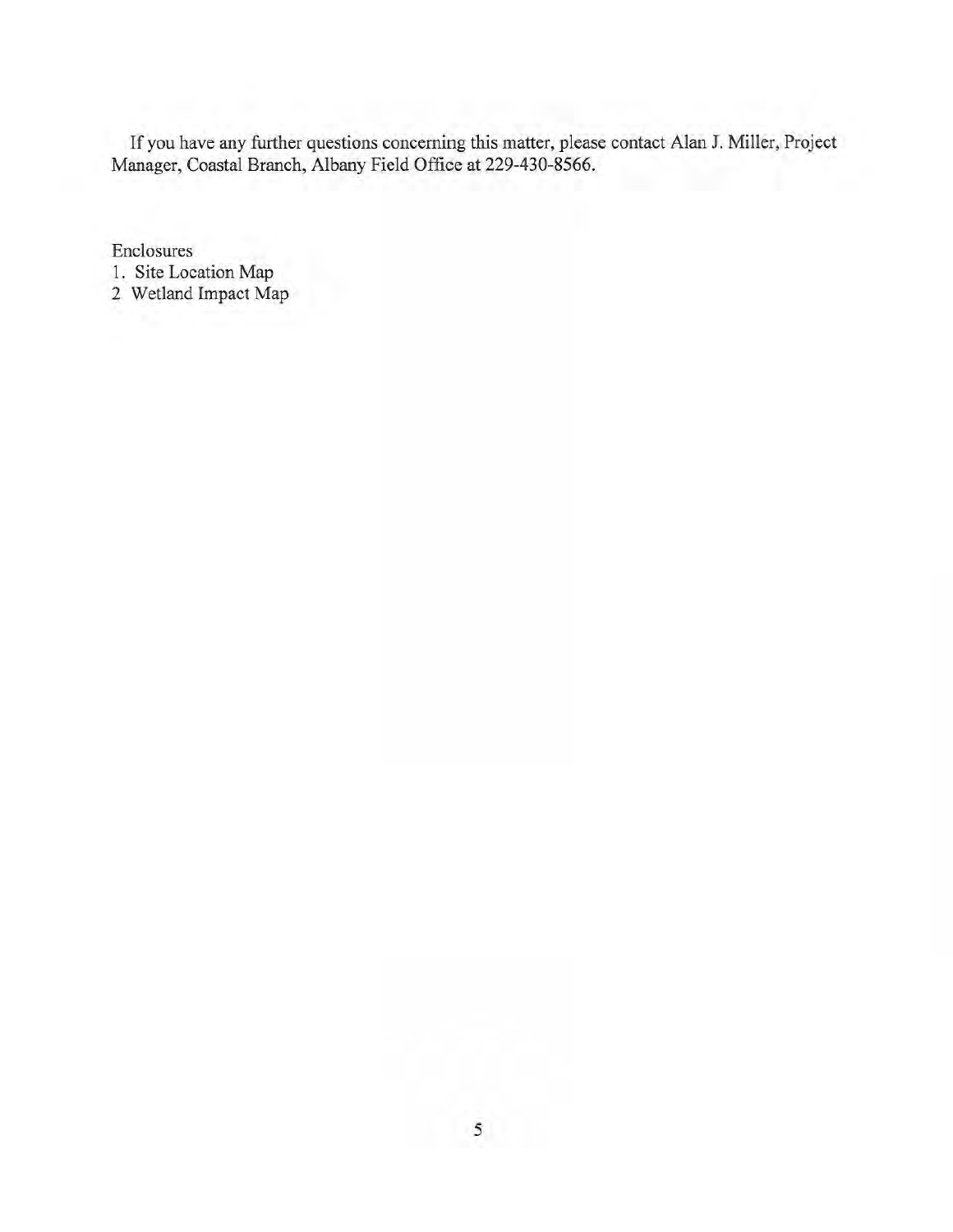